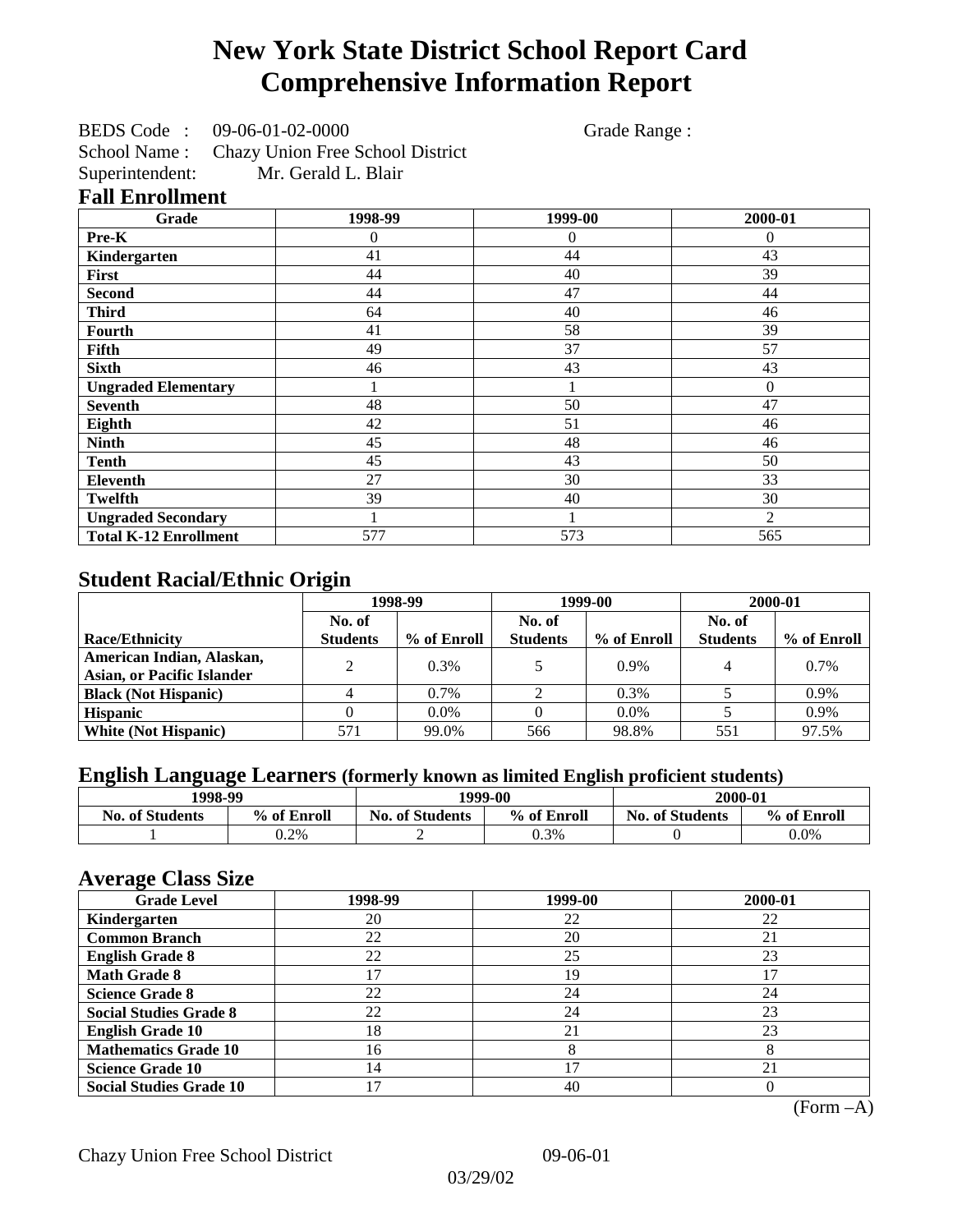## **District Need to Resource Capacity Category**

| <b>N/RC Category</b> | <b>Description</b>                                                  |
|----------------------|---------------------------------------------------------------------|
|                      | This is a school district with average student needs in relation to |
|                      | district resource capacity.                                         |

### **Similar School Group and Description**

| <b>Similar School Group</b> | <b>Description</b> |
|-----------------------------|--------------------|
| <b>NA</b>                   | <b>NA</b>          |
|                             |                    |

**All schools within the same N/RC category are divided into three similar groups defined by the percentage of students in the school who are eligible for the free lunch program and/or who are English Language Learners (formerly known as Limited English proficient).**

## **Attendance and Suspension**

|                               | 1997-98          |         | 1998-99         |         | 1999-00         |         |
|-------------------------------|------------------|---------|-----------------|---------|-----------------|---------|
|                               | $%$ of<br>No. of |         | No. of          | $%$ of  | No. of          | $%$ of  |
|                               | <b>Students</b>  | Enroll. | <b>Students</b> | Enroll. | <b>Students</b> | Enroll. |
| <b>Annual Attendance Rate</b> |                  | 96.5%   |                 | 94.0%   |                 | 96.0%   |
| <b>Student Suspensions</b>    |                  | $.0\%$  |                 | 2.1%    |                 | l.2%    |

### **Student Socioeconomic and Stability Indicators (Percent of Enrollment)**

|                          | 1998-99 | 1999-00   | 2000-01 |
|--------------------------|---------|-----------|---------|
| <b>Free Lunch</b>        | 13.0%   | 1.0%      | 8.3%    |
| <b>Reduced Lunch</b>     | 3.1%    | 4.2%      | 3.4%    |
| <b>Public Assistance</b> | N/A     | N/A       | N/A     |
| <b>Student Stability</b> | NA      | <b>NA</b> | NA      |

### **Staff Counts**

| <b>Staff</b>                            | 2000-01 |
|-----------------------------------------|---------|
| <b>Total Teachers</b>                   | 46      |
| <b>Total Other Professional Staff</b>   |         |
| <b>Total Paraprofessionals</b>          | 14      |
| <b>Teaching out of Certification *</b>  |         |
| <b>Teachers with Temporary Licenses</b> |         |

\*Teaching out of certification more than on an incidental basis.

(Form –B)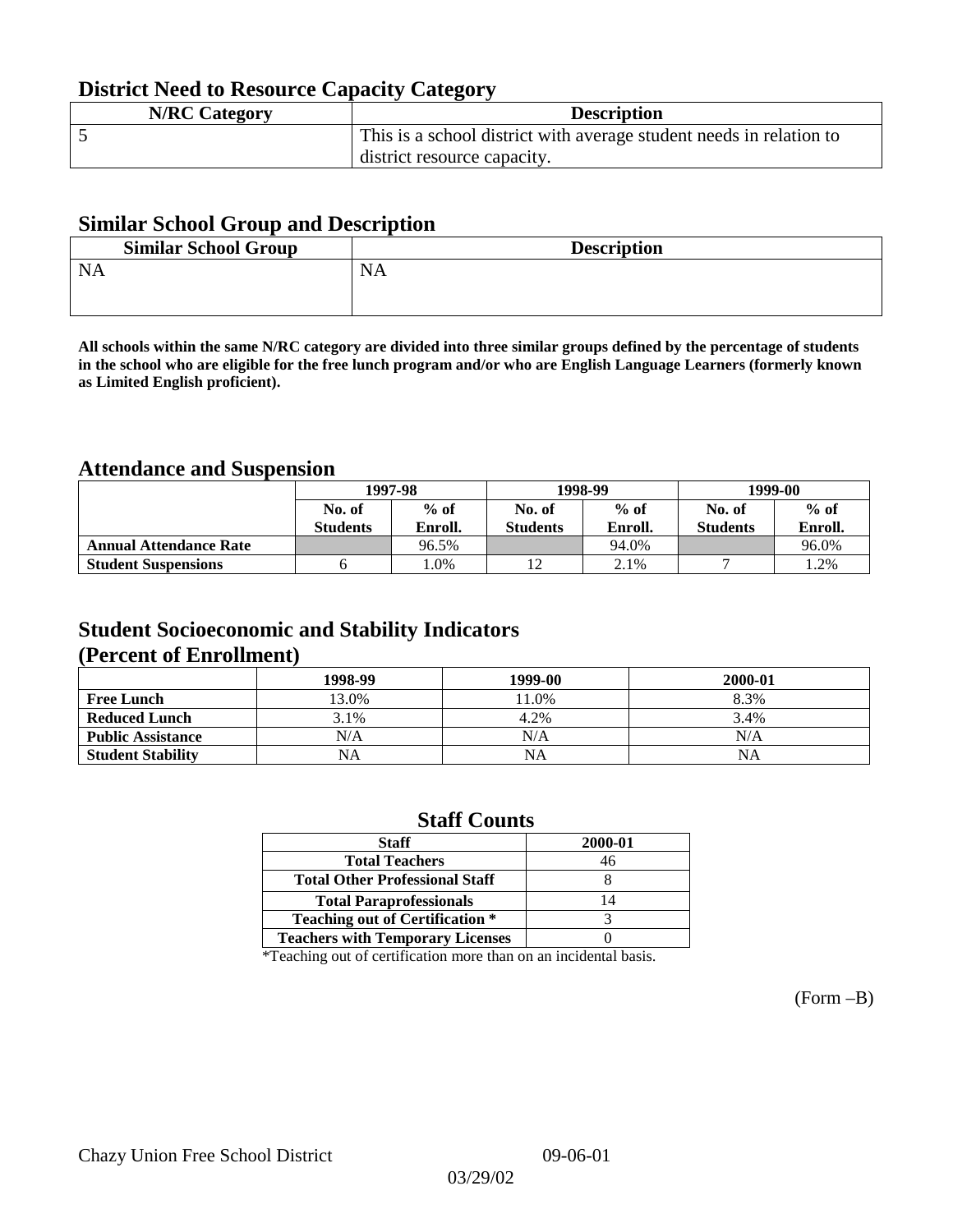# **High School Graduates and Dropouts**

|                           | 1998-99                           |                                                    |                           | 1999-00                           |                                                    |                                  | 2000-01                           |                                                    |
|---------------------------|-----------------------------------|----------------------------------------------------|---------------------------|-----------------------------------|----------------------------------------------------|----------------------------------|-----------------------------------|----------------------------------------------------|
| <b>Total</b><br>Graduates | <b>Regents</b><br><b>Diplomas</b> | $\frac{0}{0}$<br><b>Regents</b><br><b>Diplomas</b> | Total<br><b>Graduates</b> | <b>Regents</b><br><b>Diplomas</b> | $\frac{0}{0}$<br><b>Regents</b><br><b>Diplomas</b> | <b>Total</b><br><b>Graduates</b> | <b>Regents</b><br><b>Diplomas</b> | $\frac{0}{0}$<br><b>Regents</b><br><b>Diplomas</b> |
|                           | 19                                | 61%                                                |                           | 26                                | 70%                                                | 26                               | 21                                | 81%                                                |

### **High School Graduates\* Earning Regents Diplomas (All Students)**

## **Distribution of 2000-01 Graduates (All Students)**

|               | To 4-vear | To 2-year | <b>To Other Post-</b> |                        |                   |       |
|---------------|-----------|-----------|-----------------------|------------------------|-------------------|-------|
|               | College   | College   | <b>Secondary</b>      | <b>To the Military</b> | <b>Employment</b> | Other |
| <b>Number</b> |           |           |                       |                        |                   |       |
| Percent       | 46%       | 38%       | 0%                    | 0%                     | 15%               | 0%    |

### **2000-01 High School Completers with Disabilities**

| Graduates* | <b>Regents</b><br><b>Diplomas</b> | <b>IEP Diplomas</b><br>or Certificates | <b>All 2000-01</b><br>completers |
|------------|-----------------------------------|----------------------------------------|----------------------------------|
| `a         | $\mathbf{b}$                      | $ {\bf c} $                            | $(a+c)$                          |
|            |                                   |                                        |                                  |

\* Local Diplomas (including local diplomas with Regents endorsements)

### **High School Noncompletion Rates**

| ັ                    |                 | 1998-99 |                 | 1999-00 | 2000-01         |         |
|----------------------|-----------------|---------|-----------------|---------|-----------------|---------|
|                      | No. of          | $%$ of  | No. of          | $%$ of  | No. of          | $%$ of  |
|                      | <b>Students</b> | Enroll. | <b>Students</b> | Enroll. | <b>Students</b> | Enroll. |
| Dropped out          |                 | 3.2%    |                 | 3.7%    |                 | 2.5%    |
| Entered GED program* |                 | $0.0\%$ |                 | $0.0\%$ |                 | $0.0\%$ |

\* The number and percentage of students who entered an alternative program leading to a high school equivalency diploma during each school year.

 $(Form - C)$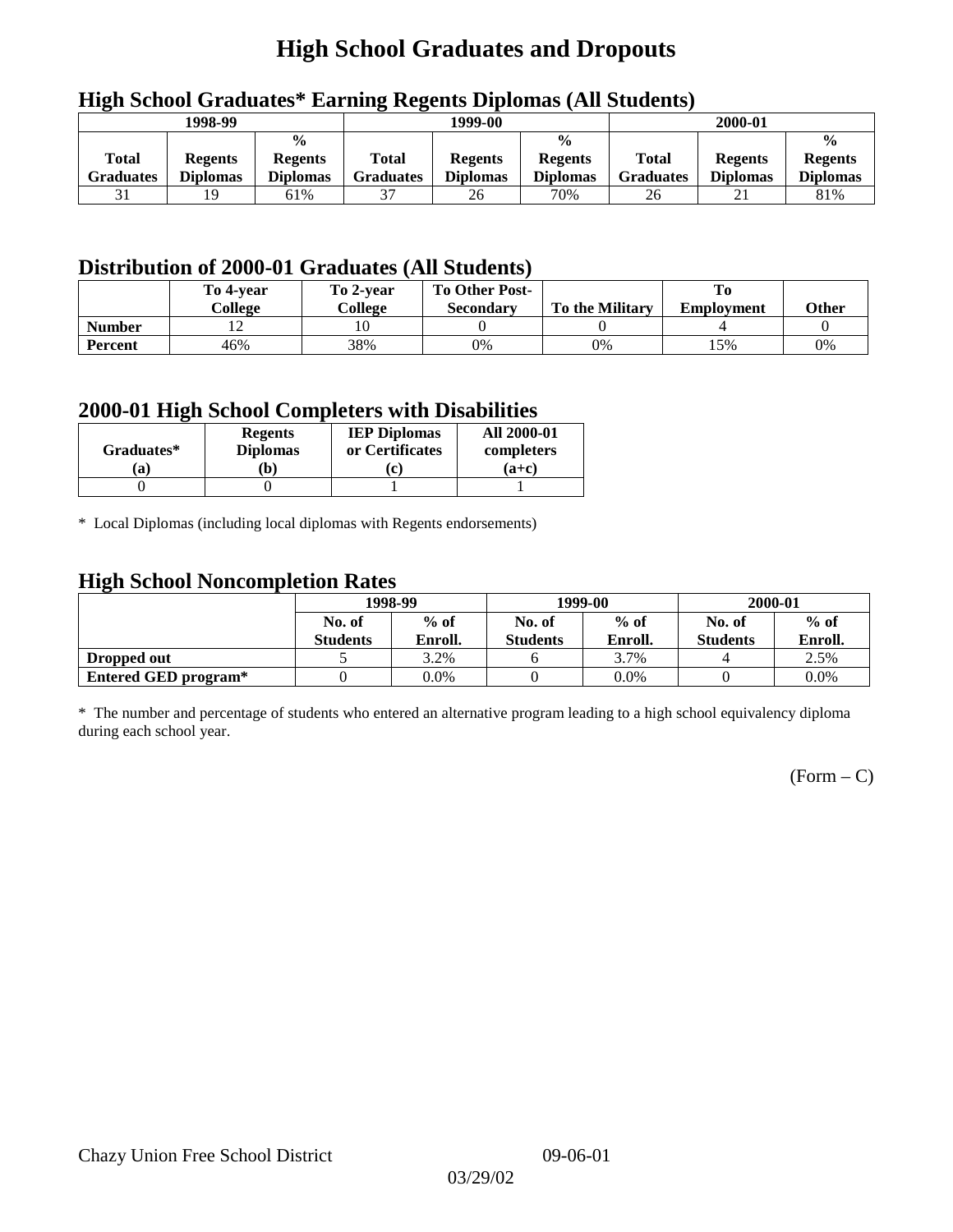# **Second Language Proficiency Examinations**

|                |            | 1998-99   | 1999-00           |           | 2000-01    |           |
|----------------|------------|-----------|-------------------|-----------|------------|-----------|
| <b>Test</b>    | No. Tested | % Passing | <b>No. Tested</b> | % Passing | No. Tested | % Passing |
| French         | 44         | 95%       | 46                | 100%      | 39         | 97%       |
| <b>German</b>  |            | 0%        |                   | 0%        |            | 0%        |
| <b>Italian</b> |            | 0%        |                   | 0%        |            | 0%        |
| Latin          |            | 0%        |                   | 0%        |            | 0%        |
| <b>Spanish</b> |            | 0%        |                   | 0%        |            | 0%        |

#### **General Education Students**

### **Students with Disabilities**

|                |            | 1998-99   |                   | 1999-00   | 2000-01           |           |  |
|----------------|------------|-----------|-------------------|-----------|-------------------|-----------|--|
| <b>Test</b>    | No. Tested | % Passing | <b>No. Tested</b> | % Passing | <b>No. Tested</b> | % Passing |  |
| French         |            | 0%        |                   | $0\%$     |                   |           |  |
| German         |            | 0%        |                   | 0%        |                   | 0%        |  |
| <b>Italian</b> |            | 0%        |                   | $0\%$     |                   | 0%        |  |
| Latin          |            | 0%        |                   | $0\%$     |                   | 0%        |  |
| <b>Spanish</b> |            | 0%        |                   | 0%        |                   | 0%        |  |

**School reports contain data for students with disabilities for the 1999-00 and 2000-01 school years only because of changes in data collection procedures; 1998-99 data do not appear. District reports contain data for all students with disabilities enrolled in the district for the 1998-99, 1999-00 and 2000-01 school years.**

 $(Form - D)$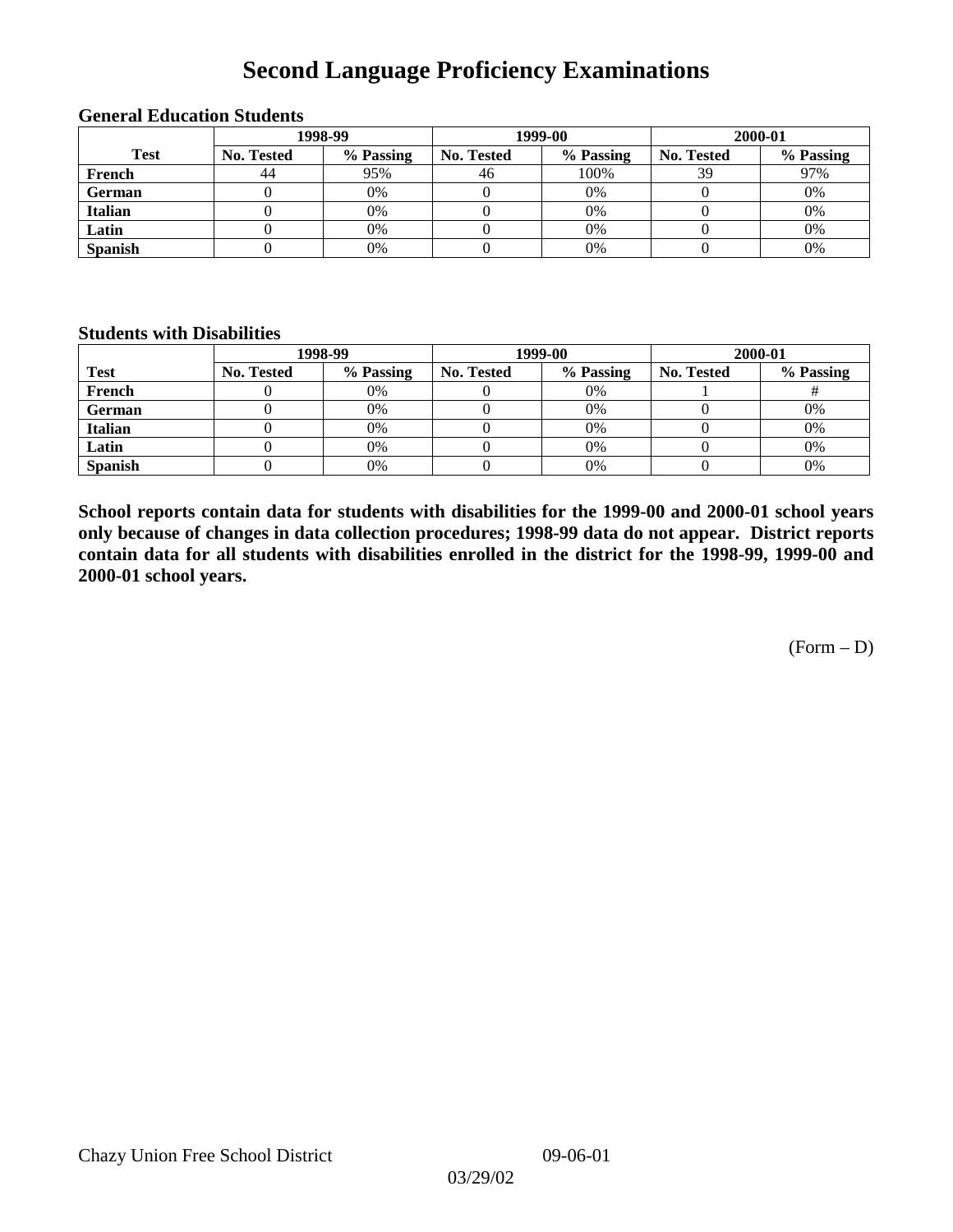## **Regents Competency Tests**

| 1998-99               |            |           | 1999-00    |           | 2000-01    |           |
|-----------------------|------------|-----------|------------|-----------|------------|-----------|
| <b>Test</b>           | No. Tested | % Passing | No. Tested | % Passing | No. Tested | % Passing |
| <b>Math</b>           |            | 0%        |            | 0%        |            | 0%        |
| <b>Science</b>        |            |           |            | 0%        |            | 0%        |
| <b>Reading</b>        |            | $0\%$     |            | 0%        |            | 0%        |
| Writing               |            | 0%        |            | 0%        |            | 0%        |
| <b>Global Studies</b> |            |           |            |           |            |           |
| US Hist & Gov't.      |            |           |            | 100%      |            |           |

#### **General Education Students**

#### **Students with Disabilities**

|                       |                   | 1998-99   | 1999-00    |           | 2000-01    |           |
|-----------------------|-------------------|-----------|------------|-----------|------------|-----------|
| <b>Test</b>           | <b>No. Tested</b> | % Passing | No. Tested | % Passing | No. Tested | % Passing |
| <b>Math</b>           |                   | 0%        |            | $0\%$     |            | 0%        |
| <b>Science</b>        |                   |           |            | $0\%$     |            | 0%        |
| <b>Reading</b>        |                   | 0%        |            | $0\%$     |            | 0%        |
| Writing               |                   | 0%        |            | 0%        |            | 0%        |
| <b>Global Studies</b> |                   | 0%        |            |           |            | 0%        |
| US Hist & Gov't.      |                   |           |            | 0%        |            |           |

**School reports contain data for students with disabilities for the 1999-00 and 2000-01 school years only because of changes in data collection procedures; 1998-99 data do not appear. District reports contain data for all students with disabilities enrolled in the district for the 1998-99, 1999-00 and 2000-01 school years.**

(Form –E)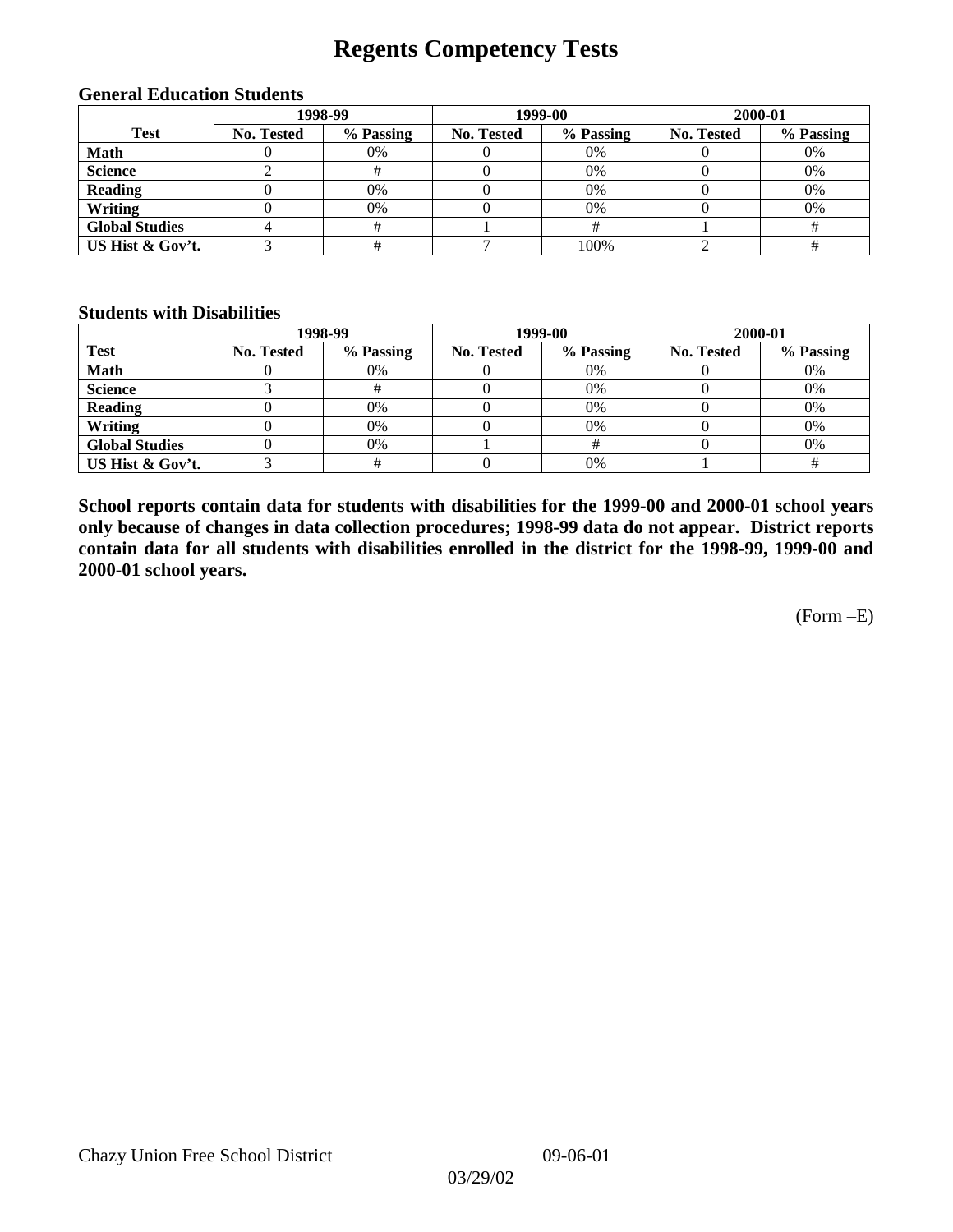|                                                             | <b>All Students</b> |                                                        |                 | <b>Students with Disabilities</b> |                           |                          |
|-------------------------------------------------------------|---------------------|--------------------------------------------------------|-----------------|-----------------------------------|---------------------------|--------------------------|
|                                                             | 1999                | 2000                                                   | 2001            | 1999                              | 2000                      | 2001                     |
|                                                             |                     | <b>Comprehensive English</b>                           |                 |                                   |                           |                          |
| Number Tested                                               | 44                  | 30                                                     | 36              | $\overline{2}$                    | $\mathfrak{Z}$            | 5                        |
| Number scoring 55 to 100                                    | 41                  | 30                                                     | 36              | $\overline{\overline{t}}$         | $\#$                      | $\overline{5}$           |
| Number scoring 65 to 100                                    | 36                  | 28                                                     | 36              | $\frac{1}{2}$                     | $\overline{\overline{}}$  | 5                        |
| Number scoring 85 to 100                                    | 12                  | 6                                                      | 10              | $\overline{\#}$                   | #                         | $\overline{0}$           |
| Percentage of Tested Scoring 55-100                         | 93%                 | 100%                                                   | 100%            | $\overline{\#}$                   | $\overline{\#}$           | 100%                     |
| Percentage of Tested Scoring 65-100                         | 82%                 | 93%                                                    | 100%            | #                                 | $\overline{\#}$           | 100%                     |
| Percentage of Tested Scoring 85-100                         | 27%                 | 20%                                                    | 28%             | #                                 | #                         | $0\%$                    |
|                                                             |                     | Math I                                                 |                 |                                   |                           |                          |
| Number Tested                                               | 53                  | 52                                                     | $\overline{c}$  | 6                                 | 4                         | $\boldsymbol{0}$         |
| Number scoring 55 to 100                                    | 47                  | 50                                                     | #               | $\overline{4}$                    | $\#$                      | $\boldsymbol{0}$         |
| Number scoring 65 to 100                                    | 44                  | 48                                                     | $\frac{1}{2}$   | $\overline{4}$                    | $\overline{\#}$           | $\boldsymbol{0}$         |
| Number scoring 85 to 100                                    | 18                  | $\overline{23}$                                        | #               | $\overline{0}$                    | #                         | $\overline{0}$           |
| Percentage of Tested Scoring 55-100                         | 89%                 | 96%                                                    | #               | 67%                               | #                         | 0%                       |
| Percentage of Tested Scoring 65-100                         | 83%                 | 92%                                                    | $\overline{\#}$ | 67%                               | $\#$                      | 0%                       |
| Percentage of Tested Scoring 85-100                         | 34%                 | 44%                                                    | $\#$            | $0\%$                             | #                         | 0%                       |
|                                                             |                     | Math A                                                 |                 |                                   |                           |                          |
| Number Tested                                               | $\boldsymbol{0}$    | 6                                                      | 18              | $\boldsymbol{0}$                  | 1                         | 1                        |
| Number scoring 55 to 100                                    | $\overline{0}$      | 5                                                      | 16              | $\overline{0}$                    | $\overline{\#}$           | $\overline{+}$           |
| Number scoring 65 to 100                                    | $\mathbf{0}$        | 3                                                      | 14              | $\boldsymbol{0}$                  | $\#$                      | #                        |
| Number scoring 85 to 100                                    | $\overline{0}$      | $\overline{0}$                                         | $\overline{2}$  | $\mathbf{0}$                      | $\overline{\overline{t}}$ | $\overline{\overline{}}$ |
| Percentage of Tested Scoring 55-100                         | 0%                  | 83%                                                    | 89%             | 0%                                | #                         | #                        |
| Percentage of Tested Scoring 65-100                         | 0%                  | 50%                                                    | 78%             | 0%                                | $\overline{\#}$           | $\overline{\#}$          |
| Percentage of Tested Scoring 85-100                         | 0%                  | 0%                                                     | 11%             | 0%                                | $\overline{\overline{t}}$ | $\overline{+}$           |
|                                                             |                     | <b>Global Studies (last administered January 2000)</b> |                 |                                   |                           |                          |
| <b>Number Tested</b>                                        | 40                  | 3                                                      |                 | $\overline{2}$                    | $\mathbf{0}$              |                          |
| Number scoring 55 to 100                                    | $\overline{39}$     | $\overline{\#}$                                        |                 | $\frac{1}{2}$                     | $\mathbf{0}$              |                          |
| Number scoring 65 to 100                                    | 36                  | $\frac{1}{2}$                                          |                 | $\#$                              | $\mathbf{0}$              |                          |
| Number scoring 85 to 100                                    | 11                  | $\#$                                                   |                 | #                                 | $\Omega$                  |                          |
| Percentage of Tested Scoring 55-100                         | 97%                 | $\#$                                                   |                 | $\overline{\#}$                   | 0%                        |                          |
| Percentage of Tested Scoring 65-100                         | 90%                 | $\frac{1}{2}$                                          |                 | #                                 | 0%                        |                          |
| Percentage of Tested Scoring 85-100                         | 28%                 | #                                                      |                 | #                                 | 0%                        |                          |
| Global History and Geography (first administered June 2000) |                     |                                                        |                 |                                   |                           |                          |
| Number Tested                                               |                     | 35                                                     | 44              |                                   | 5                         | 3                        |
| Number scoring 55 to 100                                    |                     | $\overline{34}$                                        | 44              |                                   | $\overline{4}$            | $\overline{+}$           |
| Number scoring 65 to 100                                    |                     | $\overline{31}$                                        | 43              |                                   | 3                         | $\frac{1}{2}$            |
| Number scoring 85 to 100                                    |                     | 11                                                     | 16              |                                   | $\overline{0}$            | $\#$                     |
| Percentage of Tested Scoring 55-100                         |                     | 97%                                                    | 100%            |                                   | 80%                       | $\overline{+}$           |
| Percentage of Tested Scoring 65-100                         |                     | 89%                                                    | 98%             |                                   | 60%                       | $\#$                     |
| Percentage of Tested Scoring 85-100                         |                     | 31%                                                    | 36%             |                                   | 0%                        | $\#$                     |

 $(Form - G)$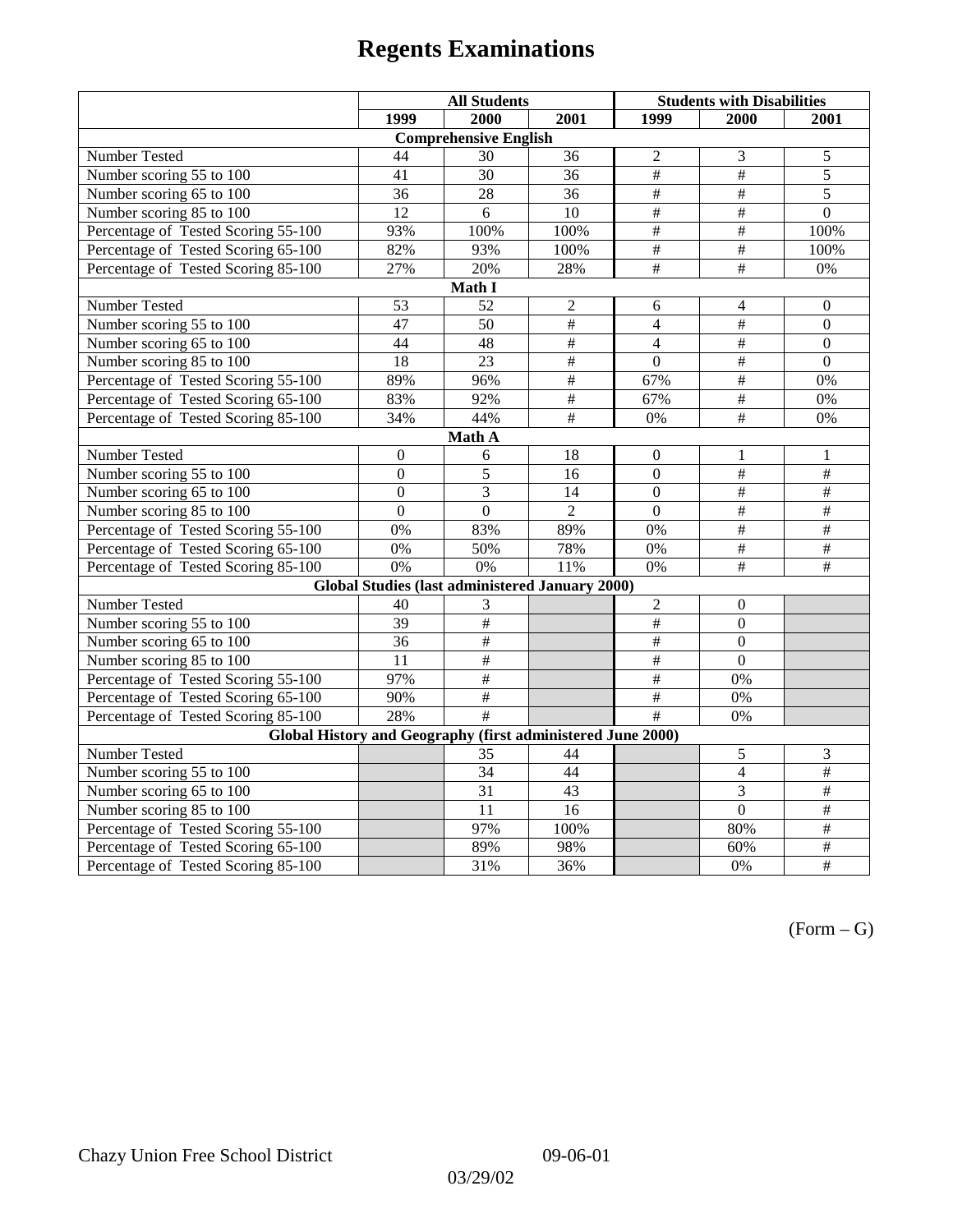|                                                            | <b>All Students</b>                                          |      |      |          | <b>Students with Disabilities</b> |          |  |  |
|------------------------------------------------------------|--------------------------------------------------------------|------|------|----------|-----------------------------------|----------|--|--|
|                                                            | 1999                                                         | 2000 | 2001 | 1999     | 2000                              | 2001     |  |  |
|                                                            | U.S. History and Government (last administered January 2001) |      |      |          |                                   |          |  |  |
| Number Tested                                              | 41                                                           | 40   |      | $\theta$ | 3                                 | $\Omega$ |  |  |
| Number scoring 55 to 100                                   | 34                                                           | 35   | 7    | $\theta$ | #                                 | 0        |  |  |
| Number scoring 65 to 100                                   | 28                                                           | 29   | 7    | $\theta$ | #                                 | $\theta$ |  |  |
| Number scoring 85 to 100                                   | 13                                                           | 7    |      | $\Omega$ | #                                 | $\Omega$ |  |  |
| Percentage of Tested Scoring 55-100                        | 83%                                                          | 88%  | 100% | 0%       | #                                 | 0%       |  |  |
| Percentage of Tested Scoring 65-100                        | 68%                                                          | 72%  | 100% | $0\%$    | #                                 | $0\%$    |  |  |
| Percentage of Tested Scoring 85-100                        | 32%                                                          | 17%  | 14%  | $0\%$    | #                                 | $0\%$    |  |  |
| U.S. History and Government (first administered June 2001) |                                                              |      |      |          |                                   |          |  |  |
| Number Tested                                              |                                                              |      | 34   |          |                                   | 5        |  |  |
| Number scoring 55 to 100                                   |                                                              |      | 32   |          |                                   | 4        |  |  |
| Number scoring 65 to 100                                   |                                                              |      | 32   |          |                                   | 4        |  |  |
| Number scoring 85 to 100                                   |                                                              |      | 20   |          |                                   |          |  |  |
| Percentage of Tested Scoring 55-100                        |                                                              |      | 94%  |          |                                   | 80%      |  |  |
| Percentage of Tested Scoring 65-100                        |                                                              |      | 94%  |          |                                   | 80%      |  |  |
| Percentage of Tested Scoring 85-100                        |                                                              |      | 59%  |          |                                   | 20%      |  |  |

(Form – H)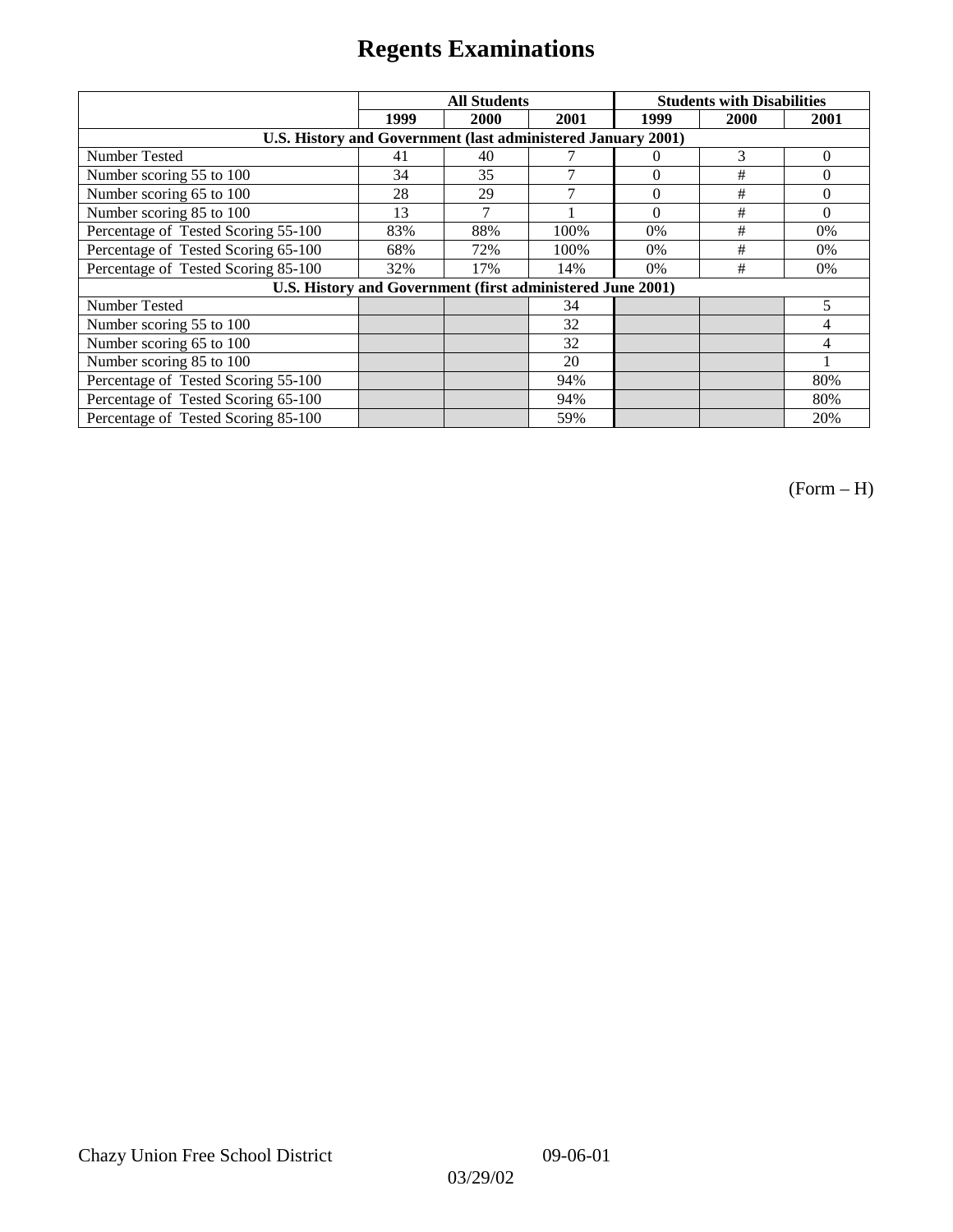# **Average Grade Enrollment**

### **All Students**

| Year | Grade 9<br><b>Enrollment</b><br>(June) | Grade 10<br><b>Enrollment</b><br>(June) | Grade 11<br><b>Enrollment</b><br>(June) | Grade 12<br><b>Enrollment</b><br>(June) | $AGE^*$ |
|------|----------------------------------------|-----------------------------------------|-----------------------------------------|-----------------------------------------|---------|
| 1999 | 47                                     | 33                                      | 40                                      | 31                                      | 38      |
| 2000 | 44                                     | 42                                      | 29                                      | 40                                      | 39      |
| 2001 | 46                                     | 46                                      | 35                                      | 28                                      | 39      |

\* In schools with no grade 9 - 12 enrollment, AGE is the grade 8 enrollment

### **Students with Disabilities**

| Year | Grade 9<br><b>Enrollment</b><br>(June) | Grade 10<br><b>Enrollment</b><br>(June) | Grade 11<br><b>Enrollment</b><br>(June) | Grade 12<br><b>Enrollment</b><br>(June) | $AGE^*$ |
|------|----------------------------------------|-----------------------------------------|-----------------------------------------|-----------------------------------------|---------|
| 1999 |                                        |                                         |                                         |                                         |         |
| 2000 |                                        |                                         |                                         |                                         |         |
| 2001 |                                        |                                         |                                         |                                         |         |

\* In schools with no grade 9 - 12 enrollment, AGE is the grade 8 enrollment

(Form – I)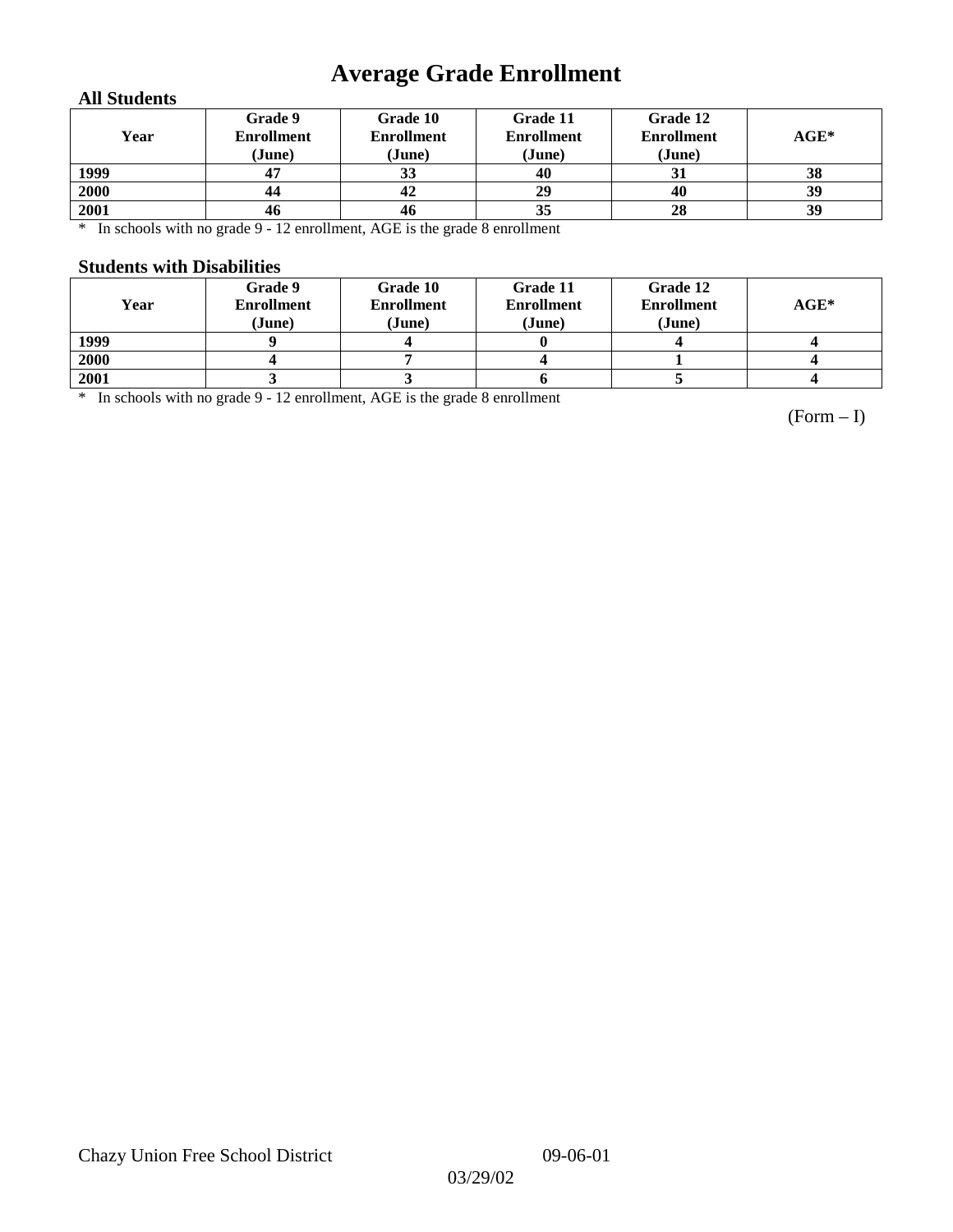|                                       | <b>All Students</b><br><b>Students with Disabilities</b> |                              |                  |                  |                           |                  |
|---------------------------------------|----------------------------------------------------------|------------------------------|------------------|------------------|---------------------------|------------------|
|                                       | 1999                                                     | 2000                         | 2001             | 1999             | 2000                      | 2001             |
| <b>Average Grade Enrollment (AGE)</b> | 38                                                       | $\overline{39}$              | $\overline{39}$  | $\overline{4}$   | $\overline{\mathcal{A}}$  | $\overline{4}$   |
|                                       |                                                          | <b>Comprehensive French</b>  |                  |                  |                           |                  |
| Number Tested                         | 24                                                       | 30                           | 30               | $\overline{0}$   | 1                         | $\mathbf{0}$     |
| Number scoring 55 to 100              | $\overline{21}$                                          | $\overline{30}$              | $\overline{30}$  | $\overline{0}$   | $\overline{\overline{}}$  | $\overline{0}$   |
| Number scoring 65 to 100              | 19                                                       | 27                           | 27               | $\overline{0}$   | $\overline{\overline{t}}$ | $\mathbf{0}$     |
| Number scoring 85 to 100              | 8                                                        | 11                           | 6                | $\mathbf{0}$     | $\overline{\#}$           | $\mathbf{0}$     |
| Percentage of AGE Tested              | 63%                                                      | 77%                          | 77%              | 0%               | #                         | 0%               |
| Percentage of AGE Scoring 55-100      | 55%                                                      | 77%                          | 77%              | 0%               | $\#$                      | 0%               |
| Percentage of AGE Scoring 65-100      | 50%                                                      | 69%                          | 69%              | 0%               | #                         | 0%               |
| Percentage of AGE Scoring 85-100      | 21%                                                      | 28%                          | 15%              | 0%               | $\overline{\#}$           | 0%               |
| Percentage of Tested Scoring 65-100   | 79%                                                      | 90%                          | 90%              | 0%               | #                         | 0%               |
|                                       |                                                          | <b>Comprehensive Italian</b> |                  |                  |                           |                  |
| Number Tested                         | $\overline{0}$                                           | $\boldsymbol{0}$             | $\boldsymbol{0}$ | $\overline{0}$   | $\theta$                  | $\overline{0}$   |
| Number scoring 55 to 100              | $\mathbf{0}$                                             | $\mathbf{0}$                 | $\overline{0}$   | $\overline{0}$   | $\mathbf{0}$              | $\mathbf{0}$     |
| Number scoring 65 to 100              | $\boldsymbol{0}$                                         | $\boldsymbol{0}$             | $\overline{0}$   | $\overline{0}$   | $\overline{0}$            | $\overline{0}$   |
| Number scoring 85 to 100              | $\overline{0}$                                           | $\mathbf{0}$                 | $\overline{0}$   | $\overline{0}$   | $\mathbf{0}$              | $\mathbf{0}$     |
| Percentage of AGE Tested              | 0%                                                       | 0%                           | 0%               | 0%               | 0%                        | 0%               |
| Percentage of AGE Scoring 55-100      | 0%                                                       | 0%                           | 0%               | 0%               | 0%                        | 0%               |
| Percentage of AGE Scoring 65-100      | 0%                                                       | 0%                           | 0%               | 0%               | 0%                        | 0%               |
| Percentage of AGE Scoring 85-100      | 0%                                                       | 0%                           | 0%               | 0%               | 0%                        | 0%               |
| Percentage of Tested Scoring 65-100   | 0%                                                       | 0%                           | 0%               | 0%               | 0%                        | 0%               |
|                                       |                                                          | <b>Comprehensive German</b>  |                  |                  |                           |                  |
| <b>Number Tested</b>                  | $\Omega$                                                 | $\theta$                     | $\mathbf{0}$     | $\overline{0}$   | $\mathbf{0}$              | $\mathbf{0}$     |
| Number scoring 55 to 100              | $\boldsymbol{0}$                                         | $\boldsymbol{0}$             | $\boldsymbol{0}$ | $\mathbf{0}$     | $\mathbf{0}$              | $\mathbf{0}$     |
| Number scoring 65 to 100              | $\overline{0}$                                           | $\mathbf{0}$                 | $\overline{0}$   | $\overline{0}$   | $\mathbf{0}$              | $\mathbf{0}$     |
| Number scoring 85 to 100              | $\overline{0}$                                           | $\overline{0}$               | $\overline{0}$   | $\overline{0}$   | $\overline{0}$            | $\Omega$         |
| Percentage of AGE Tested              | 0%                                                       | 0%                           | 0%               | 0%               | 0%                        | 0%               |
| Percentage of AGE Scoring 55-100      | 0%                                                       | 0%                           | 0%               | 0%               | 0%                        | 0%               |
| Percentage of AGE Scoring 65-100      | 0%                                                       | 0%                           | 0%               | 0%               | 0%                        | 0%               |
| Percentage of AGE Scoring 85-100      | 0%                                                       | 0%                           | 0%               | 0%               | 0%                        | 0%               |
| Percentage of Tested Scoring 65-100   | 0%                                                       | 0%                           | 0%               | 0%               | 0%                        | 0%               |
|                                       |                                                          | <b>Comprehensive Hebrew</b>  |                  |                  |                           |                  |
| Number Tested                         | $\mathbf{0}$                                             | $\theta$                     | $\overline{0}$   | $\boldsymbol{0}$ | $\boldsymbol{0}$          | $\boldsymbol{0}$ |
| Number scoring 55 to 100              | $\overline{0}$                                           | $\overline{0}$               | $\overline{0}$   | $\overline{0}$   | $\overline{0}$            | $\overline{0}$   |
| Number scoring 65 to 100              | $\theta$                                                 | $\boldsymbol{0}$             | $\Omega$         | $\theta$         | $\theta$                  | $\boldsymbol{0}$ |
| Number scoring 85 to 100              | $\mathbf{0}$                                             | $\mathbf{0}$                 | $\overline{0}$   | $\mathbf{0}$     | $\mathbf{0}$              | $\mathbf{0}$     |
| Percentage of AGE Tested              | 0%                                                       | 0%                           | 0%               | 0%               | 0%                        | 0%               |
| Percentage of AGE Scoring 55-100      | 0%                                                       | 0%                           | 0%               | 0%               | 0%                        | 0%               |
| Percentage of AGE Scoring 65-100      | 0%                                                       | 0%                           | 0%               | $0\%$            | 0%                        | 0%               |
| Percentage of AGE Scoring 85-100      | 0%                                                       | 0%                           | 0%               | $0\%$            | 0%                        | 0%               |
| Percentage of Tested Scoring 65-100   | 0%                                                       | 0%                           | 0%               | 0%               | 0%                        | 0%               |

(Form –J)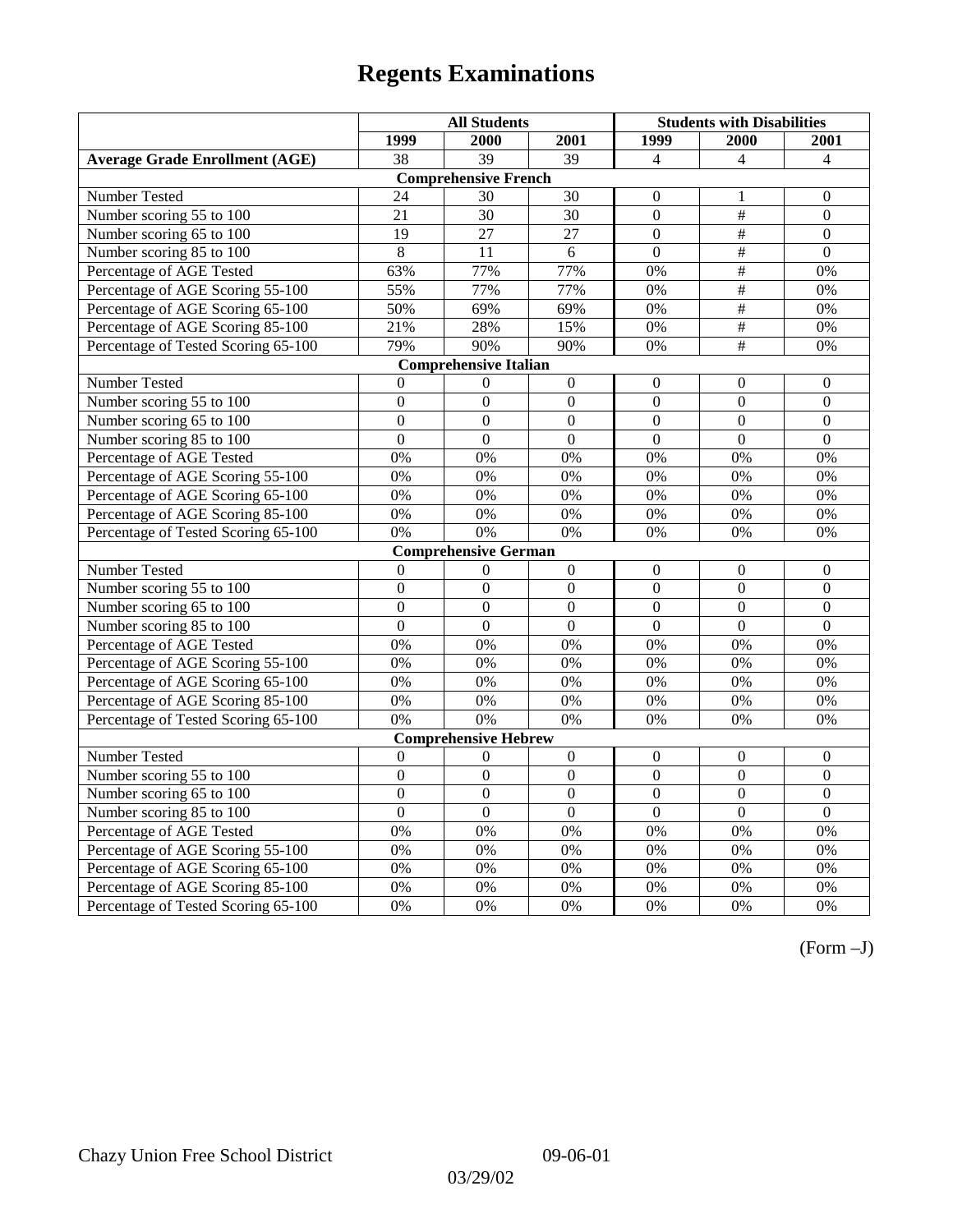|                                       | <b>All Students</b> |                                       |                 | <b>Students with Disabilities</b> |                          |                 |  |
|---------------------------------------|---------------------|---------------------------------------|-----------------|-----------------------------------|--------------------------|-----------------|--|
|                                       | 1999                | 2000                                  | 2001            | 1999                              | 2000                     | 2001            |  |
| <b>Average Grade Enrollment (AGE)</b> | 38                  | 39                                    | 39              | $\overline{4}$                    | 4                        | $\overline{4}$  |  |
|                                       |                     | Math II                               |                 |                                   |                          |                 |  |
| Number Tested                         | 38                  | 37                                    | 52              | $\overline{4}$                    | 3                        | $\overline{4}$  |  |
| Number scoring 55 to 100              | 33                  | 27                                    | 52              | $\overline{\#}$                   | #                        | $\#$            |  |
| Number scoring 65 to 100              | 31                  | 21                                    | 47              | $\#$                              | #                        | $\#$            |  |
| Number scoring 85 to 100              | 15                  | 12                                    | $\overline{17}$ | $\overline{\#}$                   | #                        | $\overline{\#}$ |  |
| Percentage of AGE Tested              | 100%                | 95%                                   | 133%            | $\overline{\overline{H}}$         | $\overline{+}$           | $\#$            |  |
| Percentage of AGE Scoring 55-100      | 87%                 | 69%                                   | 133%            | $\overline{\#}$                   | #                        | $\overline{\#}$ |  |
| Percentage of AGE Scoring 65-100      | 82%                 | 54%                                   | 121%            | $\#$                              | $\#$                     | $\#$            |  |
| Percentage of AGE Scoring 85-100      | 39%                 | 31%                                   | 44%             | $\overline{\#}$                   | #                        | #               |  |
| Percentage of Tested Scoring 65-100   | 82%                 | 57%                                   | 90%             | $\overline{+}$                    | $\overline{+}$           | $\#$            |  |
| Math III                              |                     |                                       |                 |                                   |                          |                 |  |
| Number Tested                         | 26                  | 26                                    | 20              | $\mathbf{0}$                      | $\mathfrak{Z}$           | $\mathbf{0}$    |  |
| Number scoring 55 to 100              | 23                  | 24                                    | 20              | $\overline{0}$                    | #                        | $\mathbf{0}$    |  |
| Number scoring 65 to 100              | 18                  | 22                                    | 16              | $\boldsymbol{0}$                  | $\#$                     | $\mathbf{0}$    |  |
| Number scoring 85 to 100              | $\overline{7}$      | 9                                     | 8               | $\overline{0}$                    | #                        | $\mathbf{0}$    |  |
| Percentage of AGE Tested              | 68%                 | 67%                                   | 51%             | $0\%$                             | $\#$                     | $0\%$           |  |
| Percentage of AGE Scoring 55-100      | 61%                 | 62%                                   | 51%             | 0%                                | #                        | 0%              |  |
| Percentage of AGE Scoring 65-100      | 47%                 | 56%                                   | 41%             | $0\%$                             | $\overline{\#}$          | $0\%$           |  |
| Percentage of AGE Scoring 85-100      | 18%                 | 23%                                   | 21%             | 0%                                | $\overline{\overline{}}$ | $0\%$           |  |
| Percentage of Tested Scoring 65-100   | 69%                 | 85%                                   | 80%             | 0%                                | $\#$                     | 0%              |  |
|                                       |                     | Math B (first administered June 2001) |                 |                                   |                          |                 |  |
| Number Tested                         |                     |                                       | $\theta$        |                                   |                          | $\mathbf{0}$    |  |
| Number scoring 55 to 100              |                     |                                       | $\overline{0}$  |                                   |                          | $\mathbf{0}$    |  |
| Number scoring 65 to 100              |                     |                                       | $\overline{0}$  |                                   |                          | $\mathbf{0}$    |  |
| Number scoring 85 to 100              |                     |                                       | $\theta$        |                                   |                          | $\mathbf{0}$    |  |
| Percentage of AGE Tested              |                     |                                       | 0%              |                                   |                          | 0%              |  |
| Percentage of AGE Scoring 55-100      |                     |                                       | 0%              |                                   |                          | 0%              |  |
| Percentage of AGE Scoring 65-100      |                     |                                       | 0%              |                                   |                          | 0%              |  |
| Percentage of AGE Scoring 85-100      |                     |                                       | 0%              |                                   |                          | 0%              |  |
| Percentage of Tested Scoring 65-100   |                     |                                       | 0%              |                                   |                          | 0%              |  |

 $(Form - L)$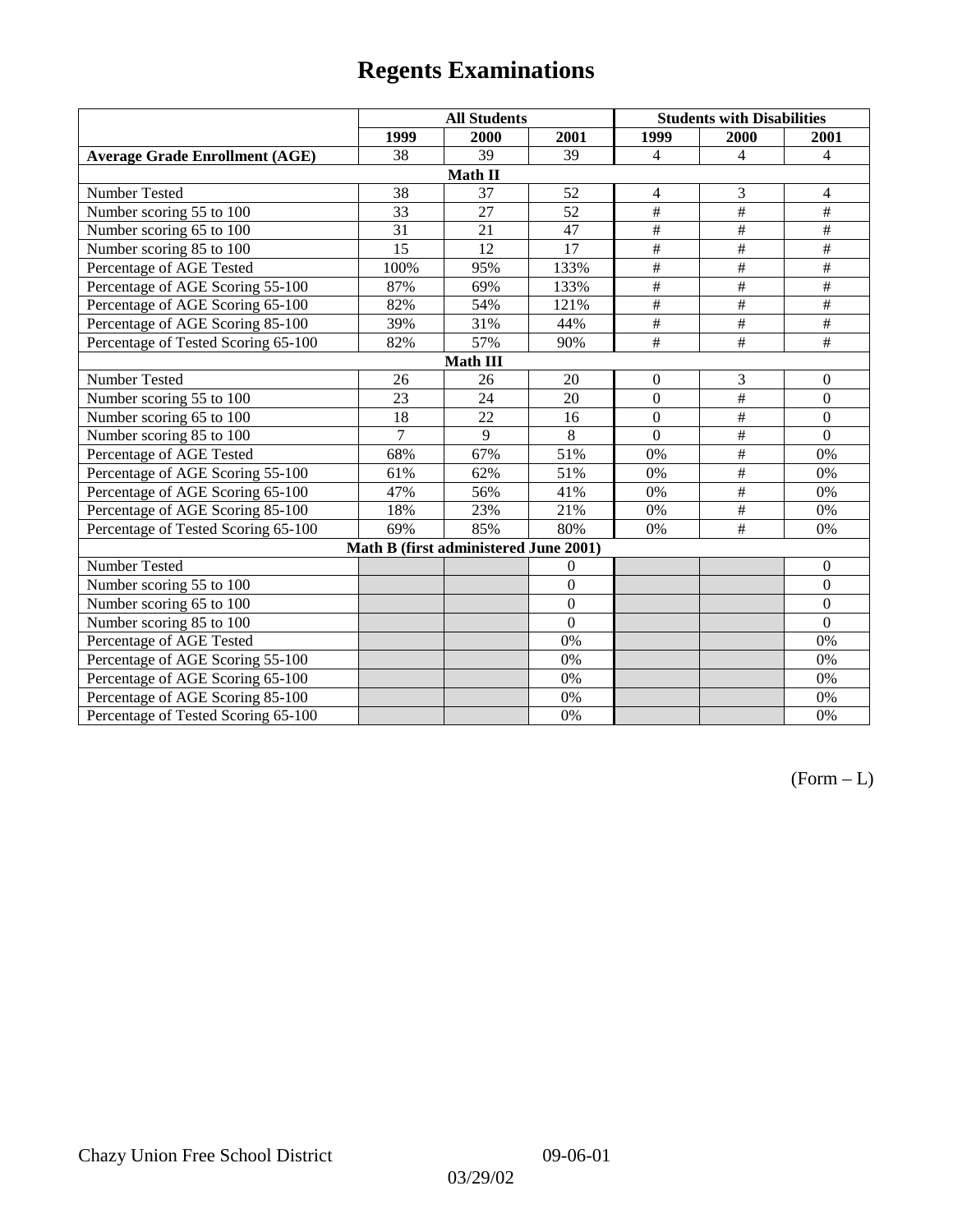| 1999<br>2000<br>1999<br>2001<br>2000<br>2001<br>$\overline{39}$<br>$\overline{39}$<br><b>Average Grade Enrollment (AGE)</b><br>38<br>$\overline{4}$<br>$\overline{4}$<br>$\overline{4}$<br>Earth Science (last administered January 2001) |              |
|-------------------------------------------------------------------------------------------------------------------------------------------------------------------------------------------------------------------------------------------|--------------|
|                                                                                                                                                                                                                                           |              |
|                                                                                                                                                                                                                                           |              |
|                                                                                                                                                                                                                                           |              |
| Number Tested<br>$\overline{c}$<br>$\overline{c}$<br>$\mathbf{0}$<br>$\theta$<br>$\theta$<br>1                                                                                                                                            |              |
| $\#$<br>$\#$<br>Number scoring 55 to 100<br>$\#$<br>$\mathbf{0}$<br>$\boldsymbol{0}$<br>$\mathbf{0}$                                                                                                                                      |              |
| $\overline{\#}$<br>$\overline{\#}$<br>#<br>Number scoring 65 to 100<br>$\boldsymbol{0}$<br>$\boldsymbol{0}$<br>$\boldsymbol{0}$                                                                                                           |              |
| $\#$<br>$\#$<br>$\#$<br>$\mathbf{0}$<br>$\boldsymbol{0}$<br>$\mathbf{0}$<br>Number scoring 85 to 100                                                                                                                                      |              |
| $\#$<br>$\#$<br>$\#$<br>Percentage of AGE Tested<br>0%<br>0%<br>0%                                                                                                                                                                        |              |
| $\#$<br>$\overline{\#}$<br>Percentage of AGE Scoring 55-100<br>$\#$<br>0%<br>0%<br>0%                                                                                                                                                     |              |
| $\overline{\#}$<br>$\overline{\#}$<br>$\#$<br>Percentage of AGE Scoring 65-100<br>0%<br>0%<br>0%                                                                                                                                          |              |
| $\overline{\#}$<br>$\overline{\#}$<br>#<br>Percentage of AGE Scoring 85-100<br>0%<br>0%<br>0%                                                                                                                                             |              |
| #<br>#<br>Percentage of Tested Scoring 65-100<br>$\#$<br>0%<br>0%<br>0%                                                                                                                                                                   |              |
| Physical Setting: Earth Science (first administered June 2001)                                                                                                                                                                            |              |
| Number Tested<br>42<br>1                                                                                                                                                                                                                  |              |
| $\overline{\ddot{}}$<br>Number scoring 55 to 100<br>41                                                                                                                                                                                    |              |
| Number scoring 65 to 100<br>$\overline{41}$<br>$\#$                                                                                                                                                                                       |              |
| Number scoring 85 to 100<br>21<br>$\#$                                                                                                                                                                                                    |              |
| 108%<br>$\overline{+}$<br>Percentage of AGE Tested                                                                                                                                                                                        |              |
| $\overline{\#}$<br>105%<br>Percentage of AGE Scoring 55-100                                                                                                                                                                               |              |
| $\overline{\#}$<br>Percentage of AGE Scoring 65-100<br>105%                                                                                                                                                                               |              |
| Percentage of AGE Scoring 85-100<br>$\#$<br>54%                                                                                                                                                                                           |              |
| Percentage of Tested Scoring 65-100<br>#<br>98%                                                                                                                                                                                           |              |
| <b>Biology (last administered January 2001)</b>                                                                                                                                                                                           |              |
| Number Tested<br>5<br>29<br>41<br>3<br>1<br>1                                                                                                                                                                                             |              |
| #<br>$\#$<br>5<br>#<br>Number scoring 55 to 100<br>28<br>41                                                                                                                                                                               |              |
| Number scoring 65 to 100<br>$\#$<br>27<br>35<br>$\#$<br>$\#$<br>$\overline{4}$                                                                                                                                                            |              |
| $\overline{\ddot{\pi}}$<br>$\overline{\ddot{}}$<br>$\#$<br>Number scoring 85 to 100<br>$\mathbf{0}$<br>7<br>10                                                                                                                            |              |
| $\overline{\#}$<br>$\overline{\#}$<br>$\#$<br>125%<br>Percentage of AGE Tested<br>76%<br>105%                                                                                                                                             |              |
| $\#$<br>$\#$<br>$\overline{\#}$<br>125%<br>Percentage of AGE Scoring 55-100<br>74%<br>105%                                                                                                                                                |              |
| Percentage of AGE Scoring 65-100<br>71%<br>90%<br>$\#$<br>$\#$<br>$\#$<br>100%                                                                                                                                                            |              |
| Percentage of AGE Scoring 85-100<br>$\overline{\#}$<br>$\overline{\#}$<br>$\overline{\#}$<br>18%<br>26%<br>0%                                                                                                                             |              |
| #<br>$\overline{\#}$<br>$\overline{\#}$<br>85%<br>93%<br>80%<br>Percentage of Tested Scoring 65-100                                                                                                                                       |              |
| <b>Chemistry</b>                                                                                                                                                                                                                          |              |
| Number Tested<br>29<br>14<br>$\boldsymbol{0}$<br>$\boldsymbol{0}$<br>16<br>1                                                                                                                                                              |              |
| $\#$<br>Number scoring 55 to 100<br>28<br>16<br>14<br>$\mathbf{0}$<br>$\overline{0}$                                                                                                                                                      |              |
| $\overline{12}$<br>$\overline{0}$<br>$\frac{1}{2}$<br>$\overline{0}$<br>Number scoring 65 to 100<br>26<br>16                                                                                                                              |              |
| Number scoring 85 to 100<br>12<br>$\overline{0}$<br>$\#$<br>$\mathbf{0}$<br>7<br>$\overline{4}$                                                                                                                                           |              |
| $\#$<br>76%<br>Percentage of AGE Tested<br>41%<br>36%<br>0%<br>0%                                                                                                                                                                         |              |
| #<br>74%<br>41%<br>0%<br>0%<br>Percentage of AGE Scoring 55-100<br>36%                                                                                                                                                                    |              |
| $\overline{\#}$<br>Percentage of AGE Scoring 65-100<br>68%<br>41%<br>31%<br>0%<br>0%                                                                                                                                                      |              |
| Percentage of AGE Scoring 85-100<br>$\frac{1}{2}$<br>32%<br>18%<br>10%<br>0%<br>0%                                                                                                                                                        |              |
| $\overline{+}$<br>Percentage of Tested Scoring 65-100<br>90%<br>100%<br>86%<br>0%<br>0%<br>$\sqrt{\Gamma_{\alpha}}$                                                                                                                       | $\mathbf{M}$ |

(Form – M)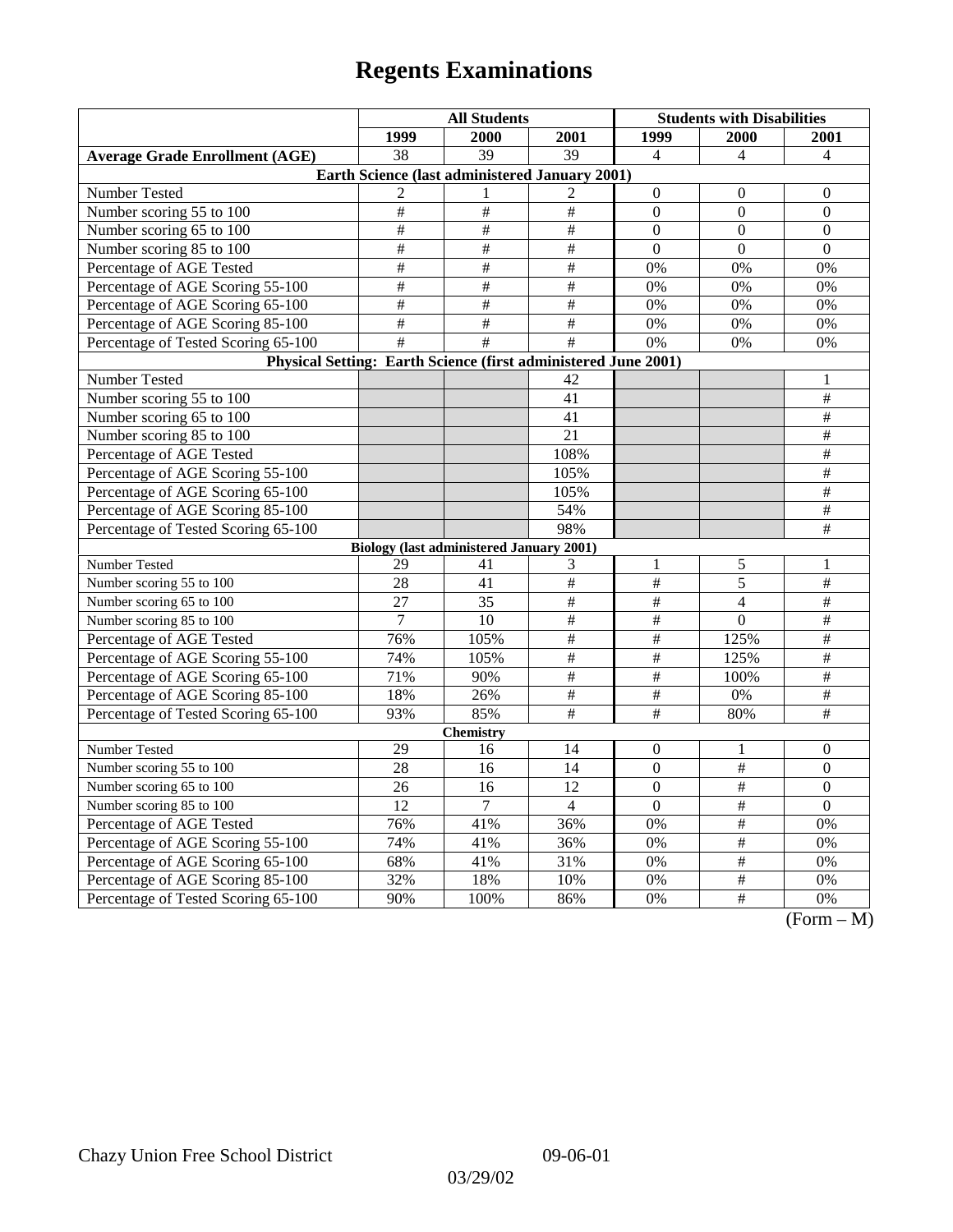|                                                   | <b>All Students</b> |               |      | <b>Students with Disabilities</b> |              |                |  |
|---------------------------------------------------|---------------------|---------------|------|-----------------------------------|--------------|----------------|--|
|                                                   | 1999                | 2000          | 2001 | 1999                              | 2000         | 2001           |  |
| <b>Average Grade Enrollment (AGE)</b>             | 38                  | 39            | 39   | 4                                 | 4            | 4              |  |
| Living Environment (first administered June 2001) |                     |               |      |                                   |              |                |  |
| <b>Number Tested</b>                              |                     |               | 38   |                                   |              | 2              |  |
| Number scoring 55 to 100                          |                     |               | 38   |                                   |              | #              |  |
| Number scoring 65 to 100                          |                     |               | 38   |                                   |              | #              |  |
| Number scoring 85 to 100                          |                     |               | 10   |                                   |              | #              |  |
| Percentage of AGE Tested                          |                     |               | 97%  |                                   |              | #              |  |
| Percentage of AGE Scoring 55-100                  |                     |               | 97%  |                                   |              | #              |  |
| Percentage of AGE Scoring 65-100                  |                     |               | 97%  |                                   |              | #              |  |
| Percentage of AGE Scoring 85-100                  |                     |               | 26%  |                                   |              | #              |  |
| Percentage of Tested Scoring 65-100               |                     |               | 100% |                                   |              | #              |  |
| <b>Physics</b>                                    |                     |               |      |                                   |              |                |  |
| Number Tested                                     | 11                  | 13            | 15   | $\mathbf{0}$                      | $\mathbf{0}$ | $\overline{0}$ |  |
| Number scoring 55 to 100                          | 11                  | 13            | 15   | $\Omega$                          | $\theta$     | $\theta$       |  |
| Number scoring 65 to 100                          | 11                  | 13            | 15   | $\mathbf{0}$                      | $\theta$     | $\overline{0}$ |  |
| Number scoring 85 to 100                          | 5                   | $\mathcal{I}$ | 6    | $\Omega$                          | $\Omega$     | $\Omega$       |  |
| Percentage of AGE Tested                          | 29%                 | 33%           | 38%  | 0%                                | 0%           | 0%             |  |
| Percentage of AGE Scoring 55-100                  | 29%                 | 33%           | 38%  | 0%                                | 0%           | 0%             |  |
| Percentage of AGE Scoring 65-100                  | 29%                 | 33%           | 38%  | 0%                                | 0%           | 0%             |  |
| Percentage of AGE Scoring 85-100                  | 13%                 | 18%           | 15%  | 0%                                | 0%           | 0%             |  |
| Percentage of Tested Scoring 65-100               | 100%                | 100%          | 100% | 0%                                | 0%           | $0\%$          |  |

(Form – N)